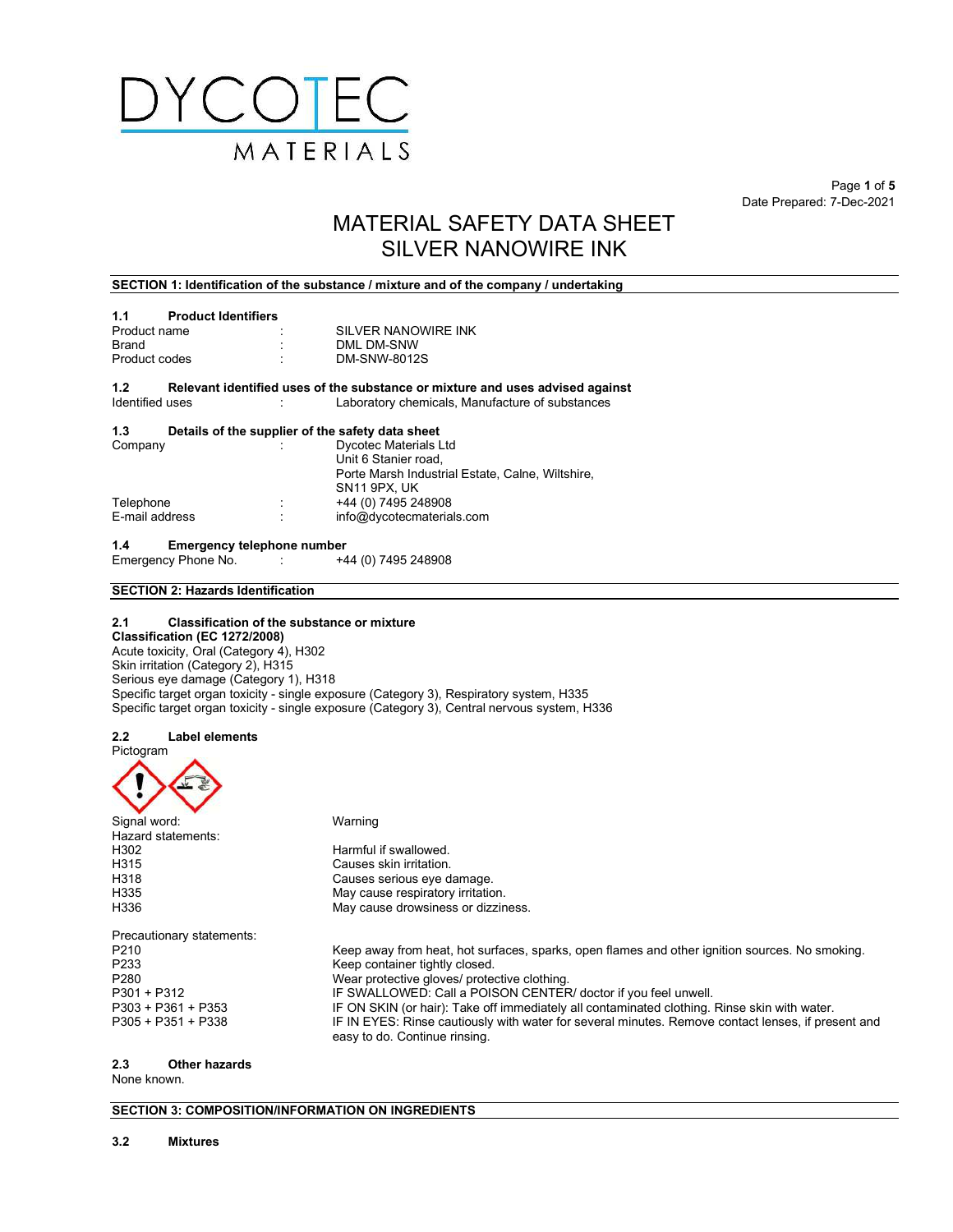## Hazardous ingredients according to Regulation (EC) No 1272/2008

| Component / CAS # | EC#         | %     | Classification               |
|-------------------|-------------|-------|------------------------------|
| Silver            | 231-131-3   | <5%   |                              |
| 7440-22-4         |             |       |                              |
| Diluent           | Proprietary | 5-99% | H302, H315, H318, H335, H336 |
|                   |             |       |                              |

## SECTION 4: FIRST AID MEASURES

## 4.1 Description of first aid measures

#### Inhalation

Remove to fresh air. If breathing is difficult, give oxygen. Apply artificial respiration if patient is not breathing. Obtain medical attention immediately.

#### Ingestion

If swallowed, call a physician immediately. Only induce vomiting at the instruction of a physician. Never give anything by mouth to an unconscious person.

#### Skin contact

Wash off with soap and plenty of water.

## Eye contact

Flush eyes with water as a precaution.

## 4.2 Most important symptons and effects, both acute and delayed

The most important known symptoms and effects are described in the labelling (see section 2.2) and/or in section 11.

## 4.3 Indication of any immediate medical attention and special treatment needed

No data available

## SECTION 5: FIRE-FIGHTING MEASURES

## 5.1 Extinguishing media

## Suitable extinguishing media

Use water spray, alcohol foam, carbon dioxide or dry chemical to extinguish fires.

#### 5.2 Special hazards arising from the substance or mixture

Burning releases carbon monoxide, carbon dioxide. In the event of fire and/or explosion do not breathe fumes. Keep containers cool by spraying with water if exposed to fire.

#### 5.3 Advice for firefighters

## Protective Equipment:

Firefighters, and others exposed, wear self-contained breathing apparatus. Wear full firefighting protective clothing. See MSDS Section 8 (Exposure Controls/Personal Protection).

#### 5.4 Further information

No data available

SECTION 6: ACCIDENTAL RELEASE MEASURES

#### 6.1 Personal precautions, protective equipment and emergency procedures

Use personal protective equipment. Avoid breathing vapors, mist or gas. Ensure adequate ventilation. Evacuate personnel to safe areas. For personal protection see section 8.

#### 6.2 Environmental precautions

Prevent further leakage or spillage if safe to do so. Do not let product enter drains. Discharge into the environment must be avoided.

#### 6.3 Methods and materials for containment and cleaning up

Wipe up with absorbent material (e.g. cloth, fleece) and arrange disposal without creating dust. Sweep up and shovel. Keep in suitable, closed containers for disposal.

## 6.4 Reference to other sections

For disposal see section 13.

## SECTION 7: HANDLING AND STORAGE

## 7.1 Precautions for safe handling

Avoid contact with skin and eyes. Avoid inhalation of vapour or mist. Provide appropriate exhaust ventilation at places where dust is formed. For precautions see section 2.2.

## 7.2 Conditions for safe storage, including any incompatibilities

Store in cool place. Keep container tightly closed in a dry and well-ventilated place.

Storage Temperature: Fridge, +4 - 7°C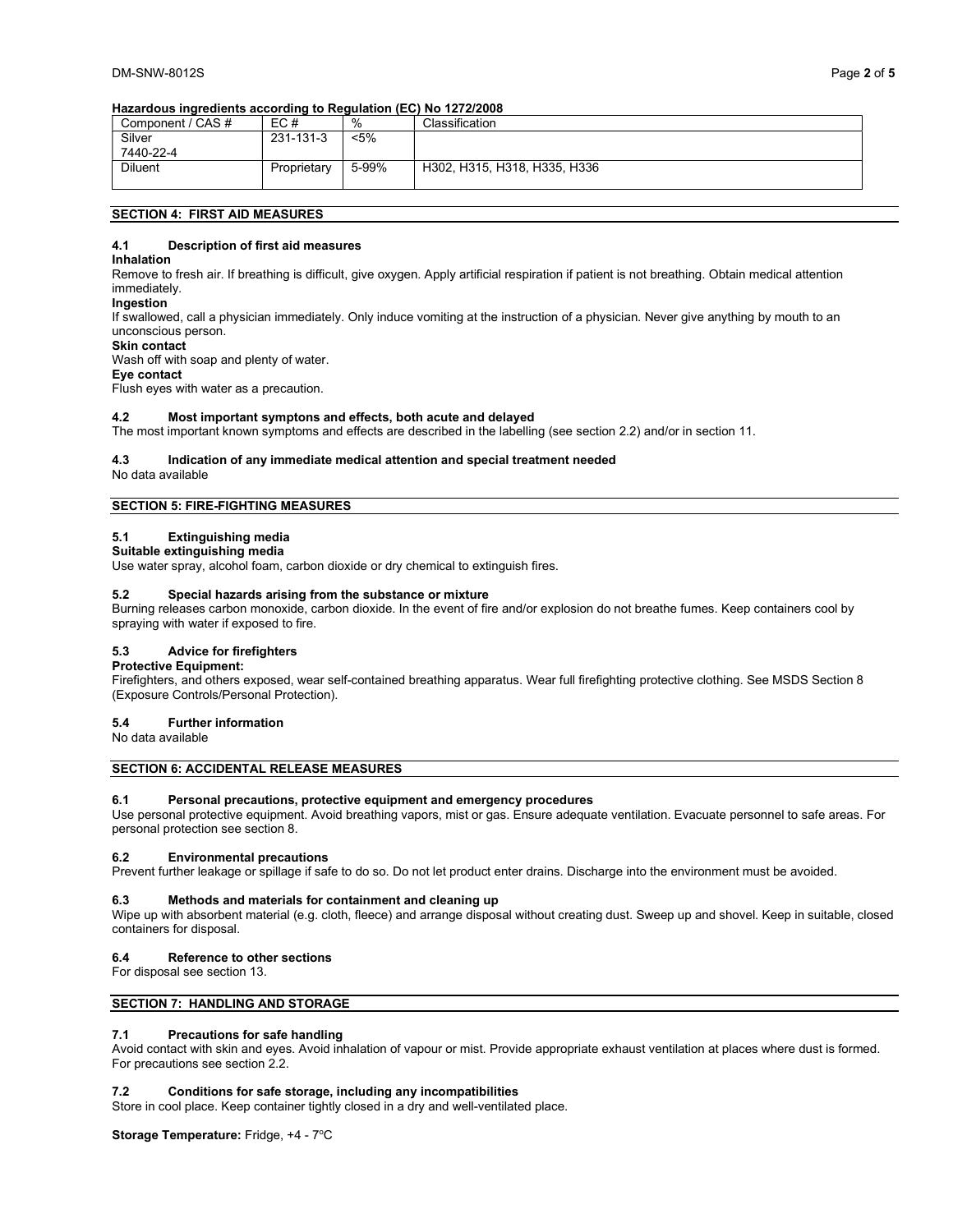#### Storage class (TRGS 510): Non-combustible

## 7.3 Specific end use(s)

Apart from the uses mentioned in section 1.2 no other specific uses are stipulated

## SECTION 8: EXPOSURE CONTROLS/PERSONAL PROTECTION

#### 8.1 Control parameters – Components with workplace control parameters

Contains no substances with occupational exposure limit values.

#### 8.2 Exposure Controls



#### Appropriate engineering controls

Avoid contact with skin, eyes and clothing. Wash hands before breaks and immediately after handling the product.

## Eye/face protection

Use approved safety glasses with side shields. Eyewear complying with an approved standard should be worn if a risk assessment indicate eye contact is possible. The following protection should be worn: Chemical splash goggles or face shield.

## Skin protection

Prevent contamination of skin or clothing when removing protective equipment. Barrier creams may be used in conjunction with the gloves to provide additional skin protection. Wear impermeable gloves and suitable protective clothing.

#### Hand protection

Use neoprene, nitrile, or rubber gloves to prevent skin contact.Gloves must be inspected prior to use. The selected protective gloves have to satisfy the specifications of EU Directive 89/686/EEC and the standard EN 374 derived from it. Wear protective gloves made of the following material: Nitrile rubber. The most suitable glove should be chosen in consultation with the glove supplier/manufacturer, who can provide information about the breakthough time of the glove material. Use proper glove removal technique (without touching glove's outer surface) to avoid skin contact with this product. Dispose of contaminated gloves after use in accordance with applicable laws and good laboratory practices. Wash and dry hands.

#### Hygiene measures

Do not smoke in work area. Wash hands thoroughly after handling. Promptly remove any clothing that becomes contaminated. When using do not eat, drink orsmoke. Contaminiated clothing should be placed in a closed container for disposal of decontamination. Warn cleaning personnel of any hazardous properties of the product.

#### Respiratory protection

Where risk assessment shows air-purifying respirators are appropriate use a full-face particlerespirator type N100 (US) or type P3 (EN 143) respirator cartridges as a backup to engineering controls. If the respirator is the sole means of protection, use a full-face supplied air respirator. Use respirators and components tested and approved under appropriate government standards such as NIOSH (US) or CEN (EU). Control of environmental exposure

Prevent further leakage or spillage if safe to do so. Do not let product enter drains. Discharge into the environment must be avoided.

#### SECTION 9: PHYSICAL AND CHEMICAL PROPERTIES

#### 9.1 Information on basic physical and chemical properties

| Appearance                                   | lnk               |
|----------------------------------------------|-------------------|
| Colour                                       | Grey-yellow       |
| Odour                                        | Slight odor       |
| Odour Threshold                              | No data available |
| рH                                           | ճ - 9             |
| Melting / freezing point                     | No data available |
| Initial boiling point and boiling range      | No data available |
| Flash point                                  | No data available |
| Evaporation rate                             | No data available |
| Flammability (solid, gas)                    | No data available |
| Upper/lower flammability or explosive limits | No data available |
| Vapour pressure                              | No data available |
| Vapour density                               | No data available |
| Relative density                             | No data available |
| Water solubility                             | Complete          |
| Partition coefficient                        | No data available |
| Auto-ignition temperature                    | No data available |
| Decomposition temperature                    | No data available |
| Viscositv                                    | No data available |
| Explosive properties                         | No data available |
| Oxidizing properties                         | No data available |
|                                              |                   |

## 9.1 Other information

No data available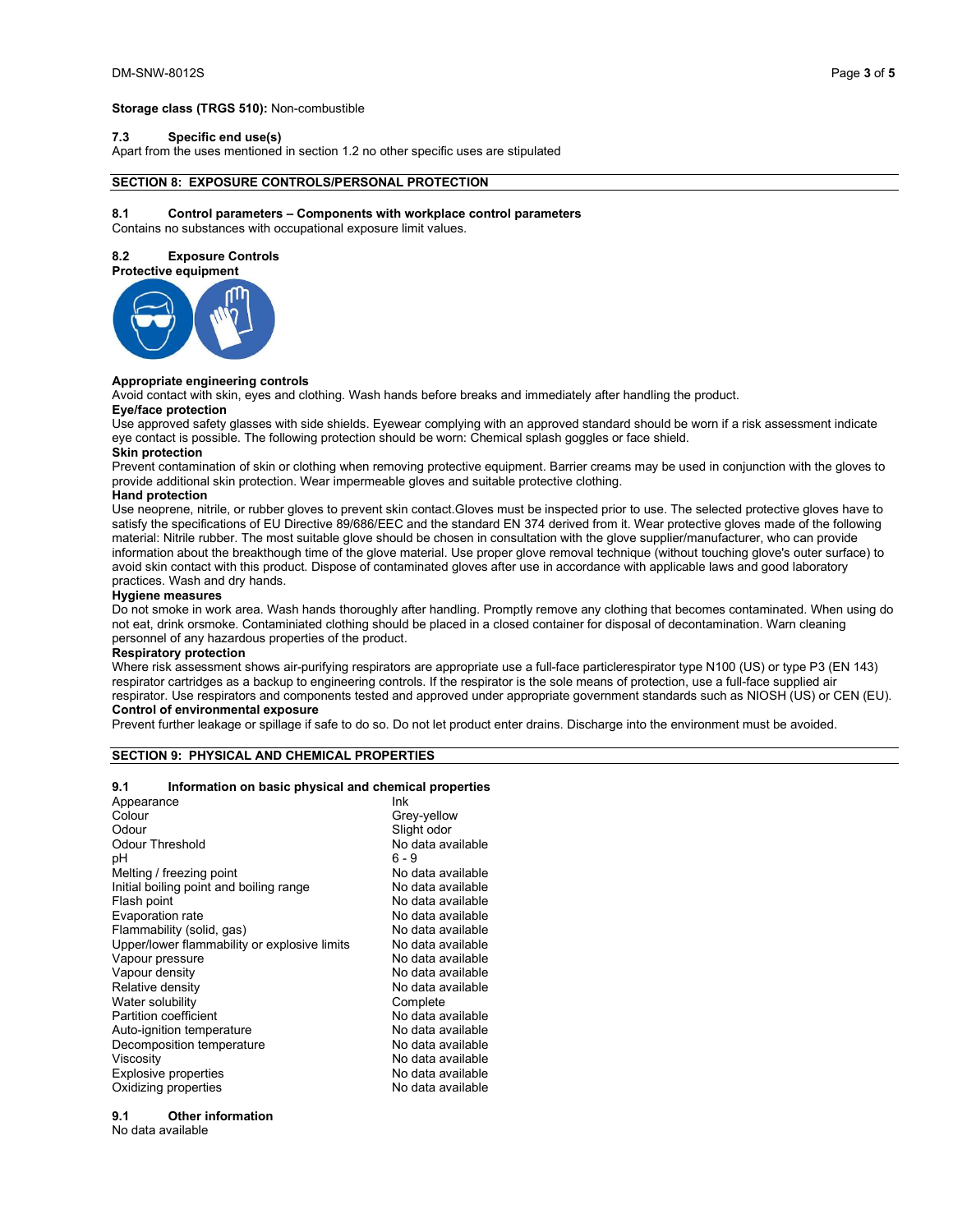## SECTION 10: STABILITY AND REACTIVITY

10.1 Reactivity No data available 10.2 Chemical stability Stable under recommended storage conditions.<br>10.3 Possibility of hazardous reactions Possibility of hazardous reactions No data available 10.4 Conditions to avoid Heat, flames and sparks.<br>10.5 **Incompatible I** Incompatible materials Strong oxidizing agents, Strong bases, Strong acids, Reducing agents, Acid chlorides, Acid anhydrides, Alkali metals.<br>10.6 **Hazardous decomposition products** Hazardous decomposition products Other decomposition products - no data available. In the event of fire - see section 5

## SECTION 11: TOXICOLOGICAL INFORMATION

Acute toxicity: No data available Skin corrosion/irritation: No data available Serious eye damage/eye irritation: No data available Respiratory or skin sensitization: No data available Germ cell mutagenicity: No data available **Carcinogenicity** No component of this product present at levels greater than or equal to 0.1% is identified as probable, possible or confirmed human carcinogen by IARC. Reproductive toxicity: No data available Specific target organ toxicity – single exposure: No data available Specific target organ toxicity – repeated exposure: No data available Aspiration hazard: No data available Additional Information: To the best of our knowledge, the chemical, physical, and toxicological properties have not been thoroughly investigated.

#### SECTION 12: ECOLOGICAL INFORMATION

Toxicity No data available Persistence and degradability No data available Bioaccumulative potential No data available Mobility in soil No data available Results of PBT and vPvB assessment No data available Other adverse effects No data available

## SECTION 13: DISPOSAL CONSIDERATIONS

## 13.1 Waste treatment methods

The company encourages the recycle and reuse of products and packaging, where possible and permitted.

## General Information

When handling waste, the safety precautions applying to handling of the product should be considered. Do not dump into any sewers, on the ground, or into any body of water. Not to be disposed of together with household waste. Any disposal practice must be in compliance with all local and national laws and regulations. Handle and dispose contaminated packages in the same way as the product itself. Disposal methods

When recycle or reuse is not possible, the company recommends that our products, especially when classified as hazardous, be disposed of by thermal treatment or incineration at approved facilities. All local and national regulations should be followed. For disposal within the European Community, waste codes according to Directive 2008/98/EC should be assigned by the user based on the application for which the product was used.

Disposal-relevant information